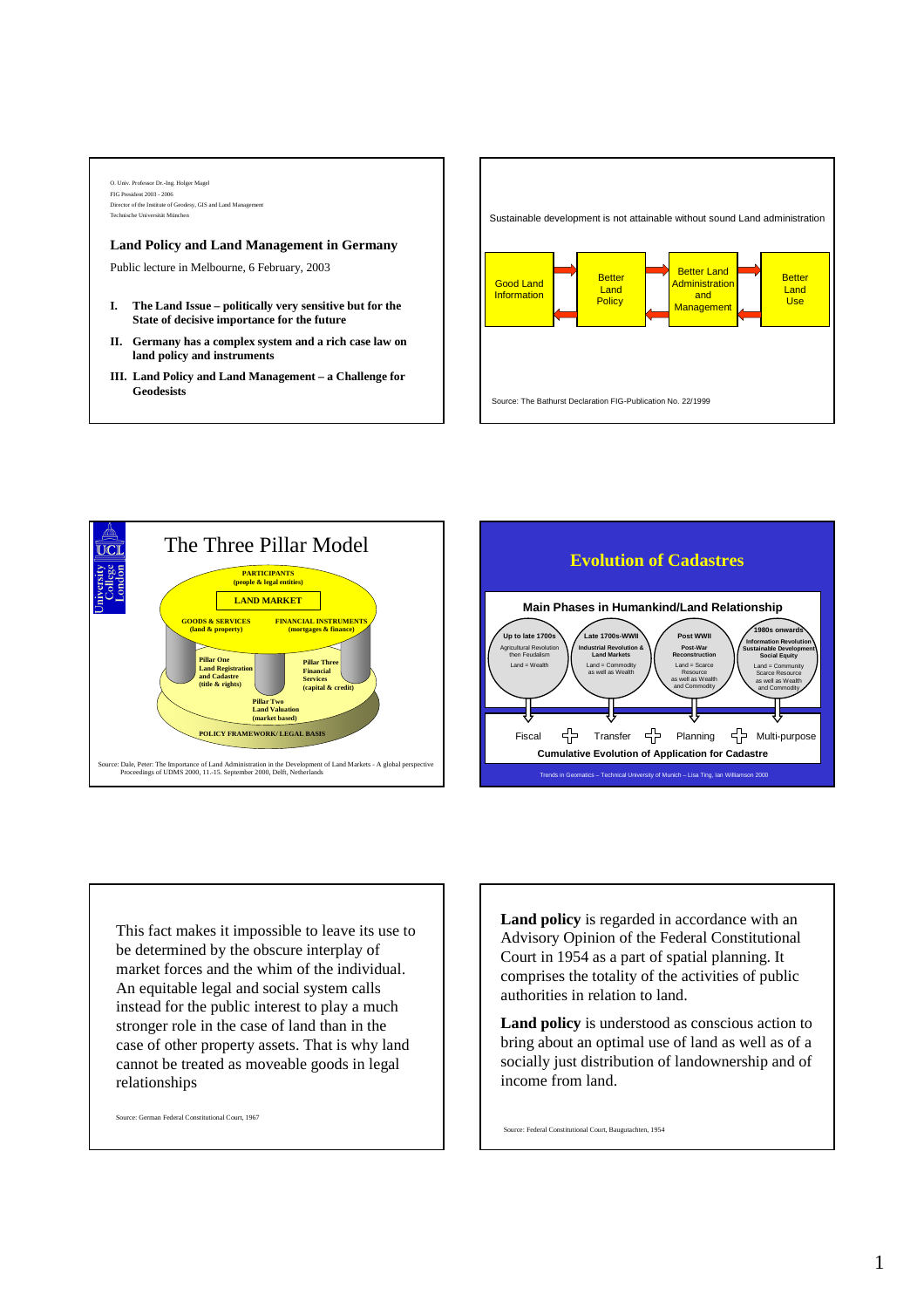**Land law** is defined as the sum of the rules which regulate those matters which, arising from the interests of society, require regulation in relation to land transactions, parcels of land, property relations and kinds of use.

Source: Federal Constitutional Court, Baugutachten, 1954

## **Two fold concept of** *Bodenordnung*:

On the one hand this refers to the more **static concept** of *Bodenordnung* in the sense of land tenure. It comprises the contemporary concept of ownership of land, including its use and taxation as well as the overall concept of development aims for the future (new) land administration

On the other hand the experts speak of the **dynamic components** of *Bodenordnung*. In this sense of land readjustment it comprises all measures which serve the reconciliation of the (subjective) ownership, tenure and use of land relationships with the (objective) aims of spatial planning and the resolution of conflicts between public and private interests. I will accordingly speak of land tenure and land readjustment as appropriate.

urce: Seele (1979): Bodenpolitik für Stadt und Land



## **Article 14 of the Basic Law**

(1) Property and the right of inheritance shall be guaranteed. Their content and limits shall be defined by the laws.

(2) Property entails obligations. Its use shall also serve the public good.

The substance of this second paragraph of Article 14 of the Basic Law is concerned with the frequently invoked **social ties on property** particularly on property in land.